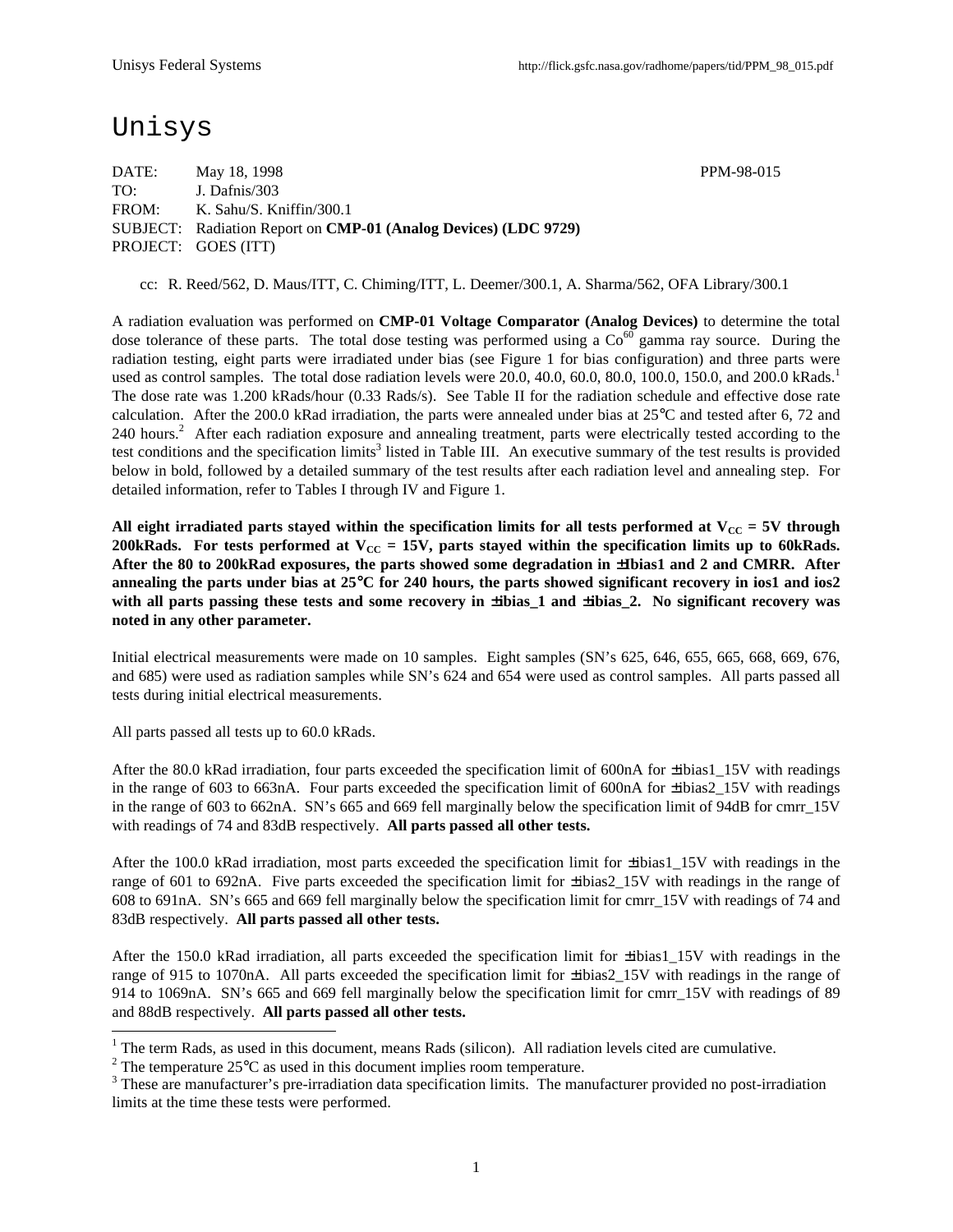After the 200.0 kRad irradiation, all parts exceeded the specification limit for ±ibias1\_15V with readings in the range of 736 to 971nA. All parts exceeded the specification limit of 25nA for ios1 and 2 with readings in the range of 32 to 43nA. All parts exceeded the specification limit for ±ibias2\_15V with readings in the range of 734 to 970nA. SN's 665 and 669 fell marginally below the specification limit for cmrr\_15V with readings of 89 and 88dB respectively. **All parts passed all other tests.**

After annealing the parts for 6 hours at 25°C, parts showed no significant recovery in any parameter.

After annealing the parts for 72 hours at 25°C, parts showed modest recovery in ios1, ios2,  $\pm$ ibias1\_15V and ±ibias2\_15V and no significant changes in any other parameters.

After annealing the parts for 240 hours at 25°C, parts showed significant recovery in ios1 and ios2 with all parts passing these tests. Parts also showed significant recovery in ±ibias\_1 and \_2 with readings in the range of 595 to 760nA for all.

Table IV provides a summary of the test results with the mean and standard deviation values for each parameter after each irradiation exposure and annealing step.

Any further details about this evaluation can be obtained upon request. If you have any questions, please call us at (301) 731-8954.

#### \_\_\_\_\_\_\_\_\_\_\_\_\_\_\_\_\_\_\_\_\_\_\_\_\_\_\_\_\_\_\_\_\_\_\_\_\_\_\_\_\_\_\_\_\_\_\_\_\_\_\_\_\_\_\_\_\_\_\_\_\_\_\_\_\_\_\_\_\_\_\_\_\_\_\_\_\_\_\_\_\_\_\_\_\_\_\_\_\_\_\_\_ ADVISORY ON THE USE OF THIS DOCUMENT

The information contained in this document has been developed solely for the purpose of providing general guidance to employees of the Goddard Space Flight Center (GSFC). This document may be distributed outside GSFC only as a courtesy to other government agencies and contractors. Any distribution of this document, or application or use of the information contained herein, is expressly conditional upon, and is subject to, the following understandings and limitations:

(a) The information was developed for general guidance only and is subject to change at any time;

(b) The information was developed under unique GSFC laboratory conditions which may differ substantially from outside conditions;

(c) GSFC does not warrant the accuracy of the information when applied or used under other than unique GSFC laboratory conditions;

(d) The information should not be construed as a representation of product performance by either GSFC or the manufacturer;

(e) Neither the United States government nor any person acting on behalf of the United States government assumes any liability resulting from the application or use of the information.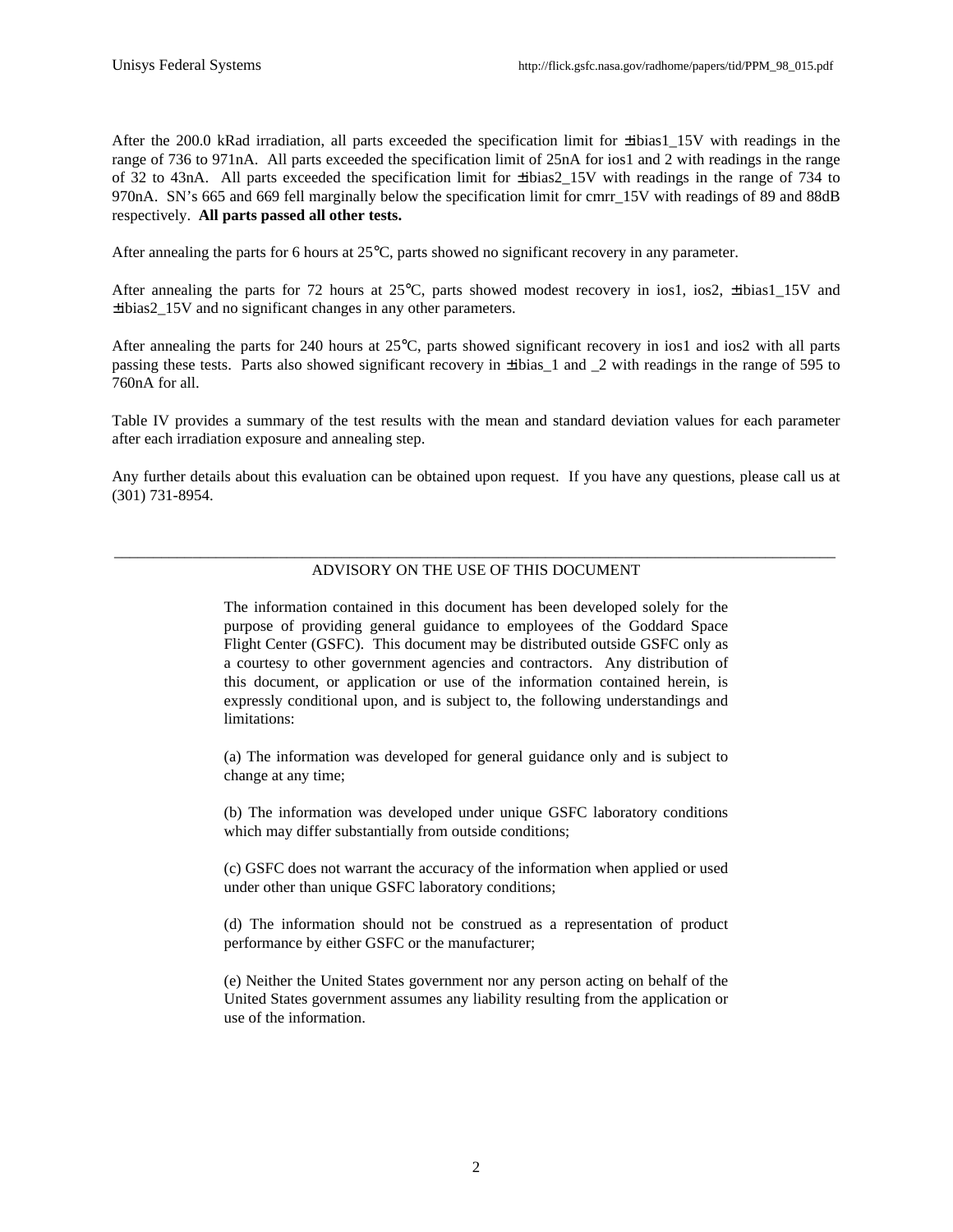

## Figure 1. Radiation Bias Circuit for CMP-01

Notes:

- 1.  $R_L = 1kΩ ± 10%, ½W$ .
- 2.  $+V_s = +15V \pm 5\%, -V_s = -15V \pm 5\%, V_{IN} = 2.5V \pm 5\%.$
- 3.  $C = 0.1 \mu$ F only if oscillations are observed on pin 7. (Not used in this testing.)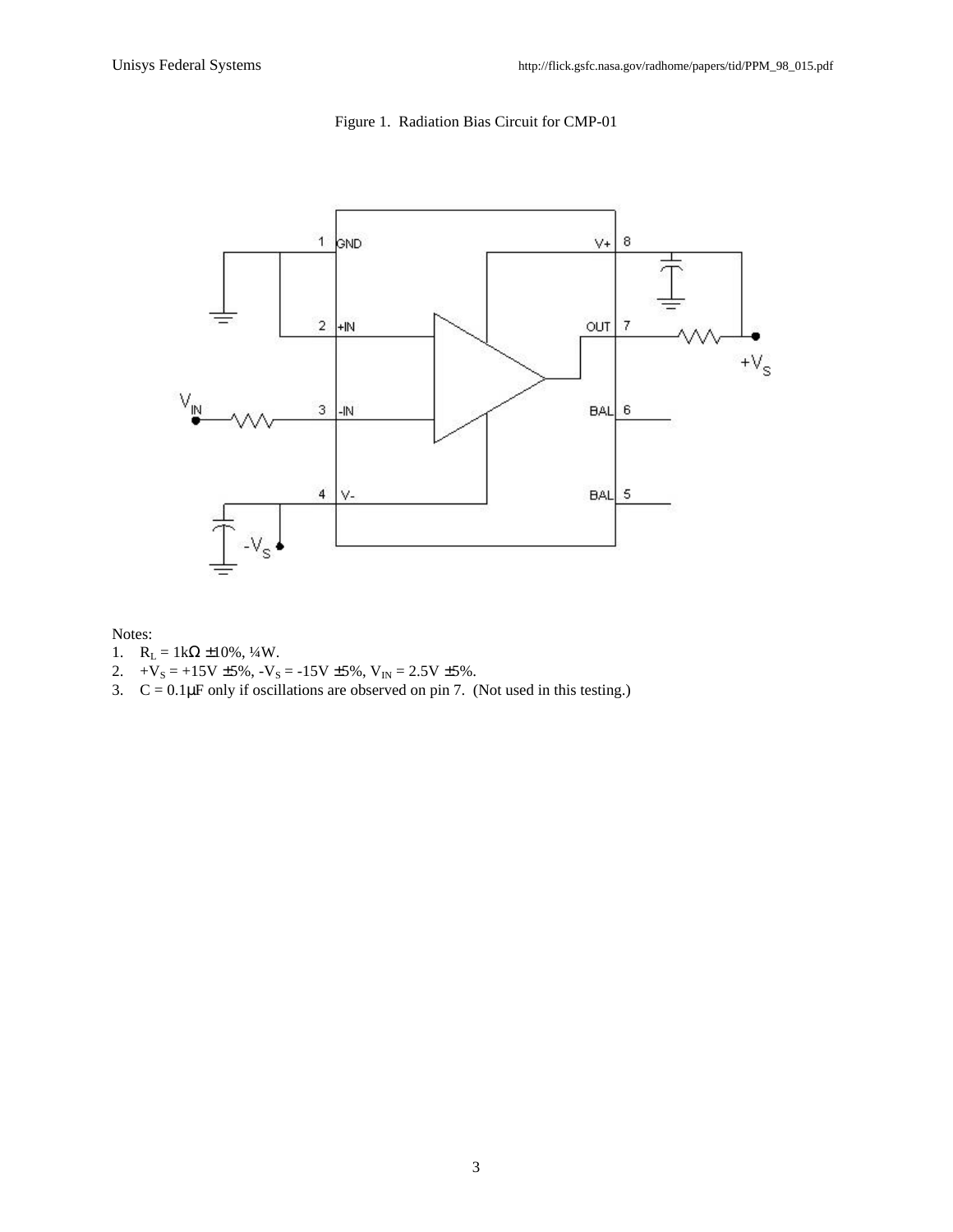| Generic Part Number:                 | $CMP-01$                                   |  |  |  |  |  |  |  |  |
|--------------------------------------|--------------------------------------------|--|--|--|--|--|--|--|--|
| <b>GOES ITT Part Number</b>          | $CMP-01$                                   |  |  |  |  |  |  |  |  |
| Charge Number:                       | C80709/C80825                              |  |  |  |  |  |  |  |  |
| Manufacturer:                        | <b>Analog Devices</b>                      |  |  |  |  |  |  |  |  |
| Lot Date Code (LDC):                 | 9729                                       |  |  |  |  |  |  |  |  |
| <b>Quantity Tested:</b>              | 10                                         |  |  |  |  |  |  |  |  |
| Serial Number of Control Samples:    | 624, 654                                   |  |  |  |  |  |  |  |  |
| Serial Numbers of Radiation Samples: | 625, 646, 655, 665, 668, 669, 676, and 685 |  |  |  |  |  |  |  |  |
| Part Function:                       | <b>Voltage Comparator</b>                  |  |  |  |  |  |  |  |  |
| Part Technology:                     | Bipolar                                    |  |  |  |  |  |  |  |  |
| Package Style:                       | 8-Pin DIP                                  |  |  |  |  |  |  |  |  |
| Test Equipment:                      | A540                                       |  |  |  |  |  |  |  |  |
| Test Engineer:                       | S. Archer-Davies                           |  |  |  |  |  |  |  |  |

### TABLE I. Part Information

• The manufacturer for this part guaranteed no radiation tolerance/hardness.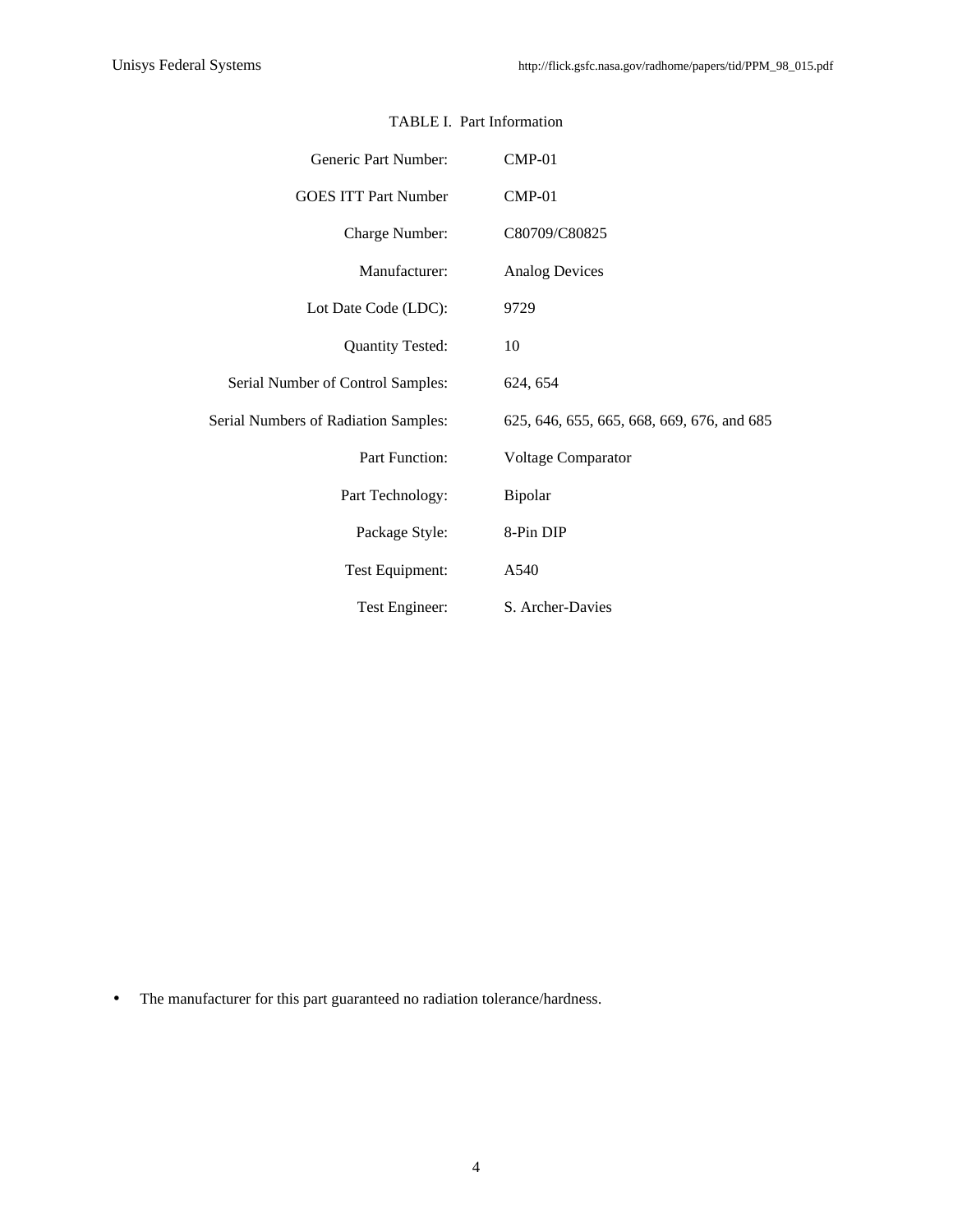| TABLE II. Radiation Schedule for CMP-01 |  |
|-----------------------------------------|--|
|                                         |  |
|                                         |  |
|                                         |  |
|                                         |  |
|                                         |  |
|                                         |  |
|                                         |  |
|                                         |  |
|                                         |  |
|                                         |  |
|                                         |  |

Effective Dose Rate = 200,000 RADS/11 DAYS=757.5 RADS/HOUR=0.21 RADS/SEC The effective dose rate is lower than that of the individual radiation steps as it takes into account the interimannealing step.

\* The dose rate was adjusted to allow the parts to receive radiation dose over the weekend.

\*\* This annealing time was increased to 72 hours due to the weekend.

\*\*\* This annealing step was extended due to the weekend.

PARTS WERE IRRADIATED AND ANNEALED UNDER BIAS, SEE FIGURE 1.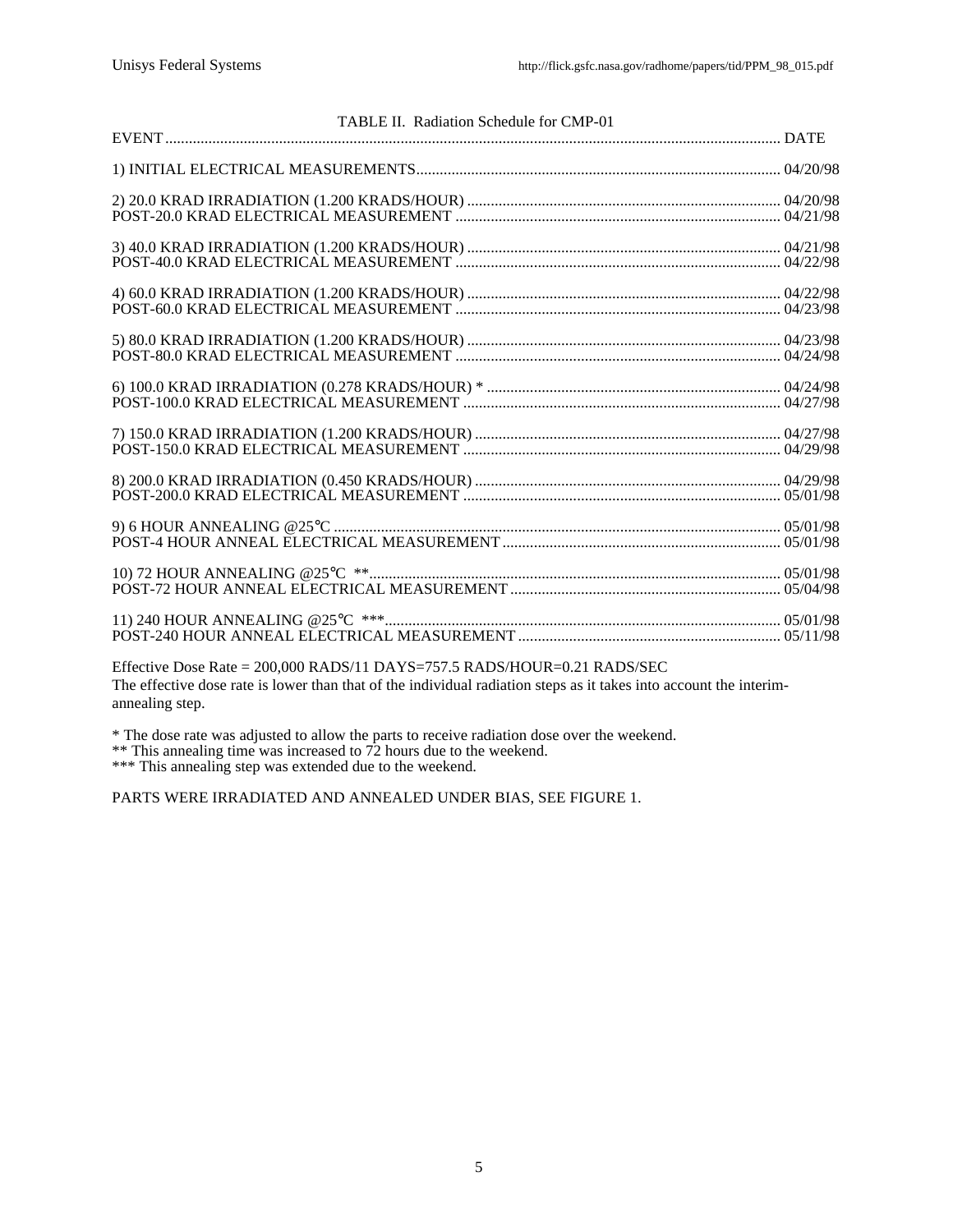| <b>Test</b>             |                           |                                                           | Spec.            | Lim.     |
|-------------------------|---------------------------|-----------------------------------------------------------|------------------|----------|
| $\#$                    | Parameter /2              | <b>Units Test Conditions</b>                              | min              | max      |
| $\mathbf{1}$            | $Idd + 5V$                | $mA V_{IN} \le -10mV$                                     | $0.01\,$         | 3.20     |
| $\boldsymbol{2}$        | $Idd + 15V$               | $mA$ <sub>IN</sub> $\leq$ -10mV                           | 0.01             | 8.00     |
| 3                       | <b>Idd_-15V</b>           | $mA V_{IN} \le -10mV$                                     | $-2.20$          | $\bf{0}$ |
| $\overline{\mathbf{4}}$ | power_diss                | $mW V_{IN} \le -10mV$                                     | $\bf{0}$         | 153      |
| 5                       | vos_0.4_at_5V             | $mV V_0 = 0.4V, R_S \leq 5k\Omega$                        | $-1.50$          | 1.50     |
| 6                       | vos 2.4 at 5V             | $mV V_0 = 2.4V, R_S \leq 5k\Omega$                        | $-1.50$          | 1.50     |
| 7                       | vos_0.4_at_15V            | $mV V_0 = 0.4V, R_S \leq 5k\Omega$                        | $-0.80$          | 0.80     |
| 8                       | vos_2.4_at_15V            | $mV V_0 = 2.4V, R_S \leq 5k\Omega$                        | $-0.80$          | 0.80     |
| 9                       | +ibias1_5V                | $nA$ <sub>S</sub> = 5k $\Omega$ , V <sub>S</sub> = ±2.5V  |                  | 500      |
| 10                      | -ibias1_5V                | $nA$ <sub>S</sub> = 5k $\Omega$ , V <sub>S</sub> = ±2.5V  |                  | 500      |
| 11                      | $ios1_5V$                 | $nA   RS = 10k\Omega, VS = \pm 2.5V$                      | $-21$            | 21       |
| 12                      | +ibias2_5V                | $nA$ <sub>S</sub> = 5k $\Omega$ , V <sub>S</sub> = ±2.5V  |                  | 500      |
| 13                      | -ibias2_5V                | $nA$ <sub>S</sub> = 5k $\Omega$ , V <sub>S</sub> = ±2.5V  |                  | 500      |
| 14                      | ios2_5V                   | $nA$ <sub>S</sub> = 10k $\Omega$ , V <sub>S</sub> = ±2.5V | $-21$            | 21       |
| 15                      | $+ibias1_15V$             | $nA   R_S = 5k\Omega$                                     |                  | 600      |
| 16                      | -ibias1_15V               | $nA$ <sub>S</sub> = 5k $\Omega$                           |                  | 600      |
| 17                      | ios1_15V                  | $nA   R_S = 10k\Omega$                                    | $-25$            | 25       |
| 18                      | $\overline{+}$ ibias2_15V | $nA$ <sub>S</sub> = 5k $\Omega$                           |                  | 600      |
| 19                      | -ibias2_15V               | $nA$ <sub>S</sub> = 5k $\Omega$                           |                  | 600      |
| 20                      | ios2_15V                  | $nA R_S = 10k\Omega$                                      | $-25$            | 25       |
| 21                      | vol1 15V                  | $V V_{IN} \le -10$ mV, $I_{sink} = 0$ mA                  | $\bf{0}$         | 0.40     |
| 22                      | vol2_15V                  | $V V_{IN} \leq -10mV, I_{sink} \leq 6.4mA$                | 0                | 0.45     |
| 23                      | vol3_15V                  | $V V_{IN} \leq -10mV, I_{sink} \leq 12mA$                 | $\bf{0}$         | 0.50     |
| 24                      | voh1_15V                  | $V V_{IN} \ge 3mV$ , $I_{O} = 320\mu A$                   | 2.4              | 6.0      |
| 25                      | voh2_15V                  | $V V_{IN} \ge 3mV$ , $I_{O} = 240\mu A$                   | 2.4              | 6.0      |
| 26                      | voh3 15V                  | $V V_{IN} \ge 3mV, IO = 0\mu A$                           | $2.4\phantom{0}$ | 6.0      |
| 27                      | $Avo_15V$                 | $V/mV V_0 = 0.4V$ to 2.4V                                 | 200              |          |
| 28                      | <b>I</b> leak             | $nA V_{IN} \ge 10mV, V_{O} = +30V$                        | 0                | 2000     |
| 29                      | $+$ psrr                  | $dB$ $5V \leq +V_S \leq 18V$                              | 80               |          |
| 30                      | -psrr                     | $dB$ -18V $\leq$ -V <sub>s</sub> $\leq$ 0V                | 80               |          |
| 31                      | cmrr 15V                  | $dB V_{S^+} = 15V, V_{S^-} = 0V$                          | 94               |          |
| 32                      | cmrr_5V                   | $dB V_{S^+} = 5V$ , $V_{S^-} = 0V$                        | 80               |          |

### Table III. Electrical Characteristics of CMP-01 /1

#### Notes:

1/ These are the manufacturer's non-irradiated data sheet specification limits. The manufacturer provided no postirradiation limits at the time the tests were performed.

2/ For all tests, those with  $5V$  imply  $V_s = \pm 5V$  and those with  $15V$  imply  $V_s = \pm 15V$  except where otherwise noted.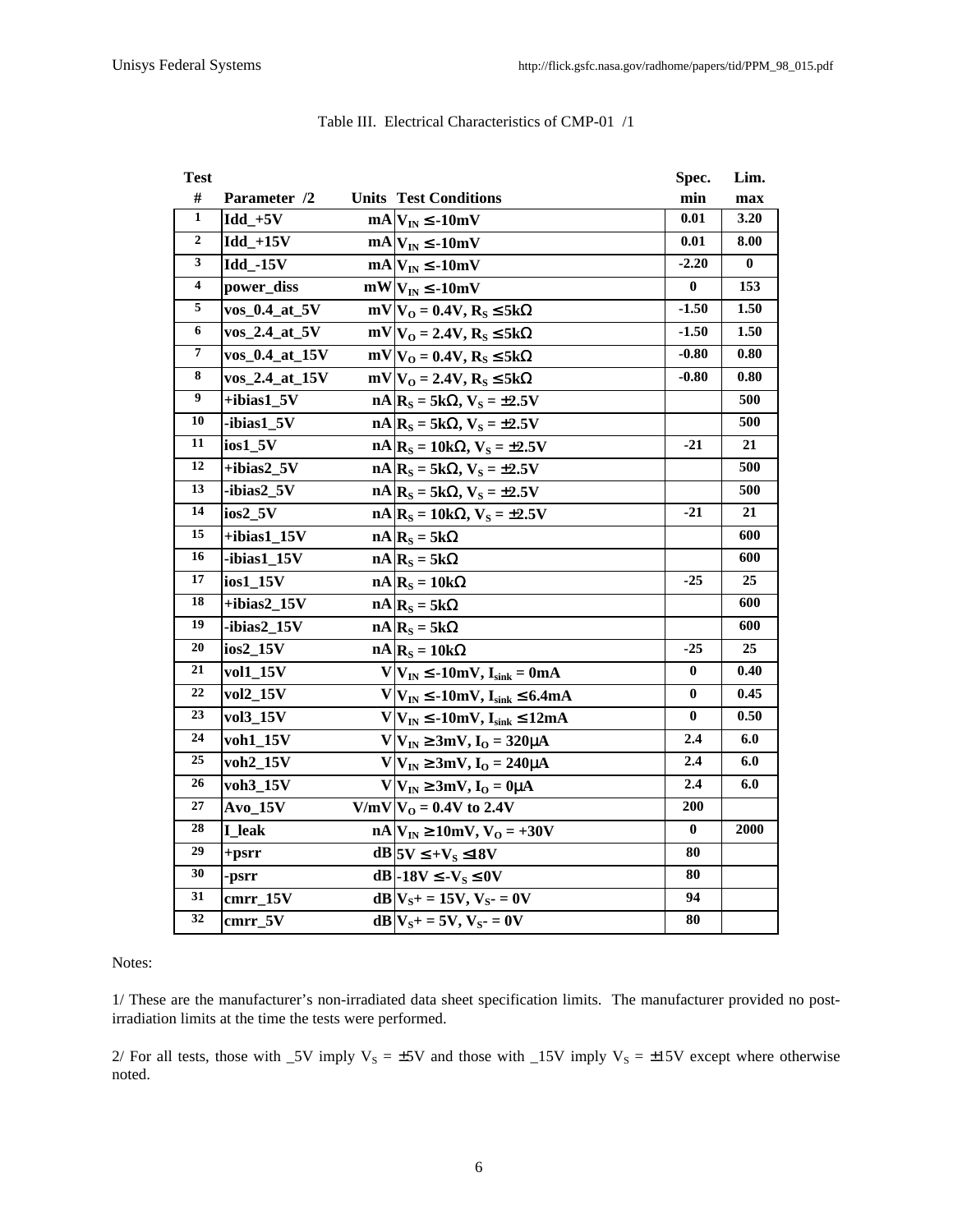# TABLE IV: Summary of Electr**ital/Neastrements after 'Potal'B**65&' Exp05urles and Annealing for CMP-01 /1

|                |                   |             |             |          |              |                  |                | <b>Total Dose Exposure (kRads Si)</b> |          |                |              |                  |          |              |          |              |          |                |              |                         | Annealing                |                         |          |                |              |                  |  |
|----------------|-------------------|-------------|-------------|----------|--------------|------------------|----------------|---------------------------------------|----------|----------------|--------------|------------------|----------|--------------|----------|--------------|----------|----------------|--------------|-------------------------|--------------------------|-------------------------|----------|----------------|--------------|------------------|--|
|                |                   |             |             |          |              | <b>Initial</b>   | 20.0           |                                       | 40.0     |                | 60.0<br>80.0 |                  |          |              | 100.0    |              | 150.0    |                | 200.0        |                         | 6 hours                  |                         | 72 hours |                | 240 hours    |                  |  |
| <b>Test</b>    | Spec. Lim. $/2$   |             |             |          |              |                  |                |                                       |          |                |              |                  |          |              |          |              | @25°C    |                | @25°C        |                         | @25 $\mathrm{^{\circ}C}$ |                         |          |                |              |                  |  |
|                | <b>Parameters</b> |             | Units min   | max      | mean         | sd               | mean           | sd                                    | mean     | sd             | mean         | sd               | mean     | sd           | mean     | sd           | mean     | sd             | mean         | sd                      | mean                     | sd                      | mean     | sd             | mean         | sd               |  |
| 1              | $Idd$ +5V         | mA          | 0.01        | 3.20     | 0.94         | 0.09             | 0.95           | 0.10                                  | 0.97     | 0.12           | 0.97         | 0.12             | 0.96     | 0.12         | 0.98     | 0.12         | 0.95     | 0.11           | 1.03         | 0.14                    | 1.03                     | 0.14                    | 1.03     | 0.14           | 1.03         | 0.14             |  |
| $\overline{2}$ | Idd_+15V          | mA          | 0.01        | 8.00     | 5.46         | 0.16             | 5.34           | 0.16                                  | 5.29     | 0.14           | 5.26         | 0.14             | 5.23     | 0.13         | 5.20     | 0.13         | 5.09     | 0.15           | 5.17         | 0.14                    | 5.18                     | 0.15                    | 5.20     | 0.15           | 5.22         | 0.15             |  |
| 3              | Idd -15V          | <b>mA</b>   | $-2.20$     | $\bf{0}$ | -1.43        | 0.06             | $-1.35$        | 0.06                                  | $-1.30$  | 0.05           | -1.28        | 0.05             | -1.27    | 0.05         | $-1.27$  | 0.05         | -1.16    | 0.06           | -1.25        | 0.05                    | $-1.26$                  | 0.05                    | $-1.28$  | 0.05           | $-1.30$      | 0.06             |  |
| 4              | power diss        | mW          | $\bf{0}$    | 153      | 60           | 1.6              | 60             | 1.6                                   | 60       | 1.6            | 60           | $1.6\phantom{0}$ | 59       | 1.5          | 59       | 1.4          | 59       | 1.6            | 59           | 1.5                     | 59                       | 1.5                     | 59       | 1.5            | 59           | 1.5              |  |
| 5              | vos_0.4_at_5V     | mV          | $-1.50$     | 1.50     | 0.6          | 0.2              | 0.4            | 0.2                                   | 0.4      | 0.2            | 0.4          | 0.2              | 0.4      | 0.2          | 0.4      | 0.2          | 0.3      | 0.2            | 0.3          | 0.3                     | 0.3                      | 0.3                     | 0.3      | 0.3            | 0.3          | 0.3              |  |
| 6              | vos_2.4_at_5V     | mV          | $-1.50$     | 1.50     | $-0.3$       | 0.2              | $-0.5$         | 0.2                                   | $-0.5$   | 0.2            | $-0.5$       | 0.2              | $-0.5$   | 0.2          | $-0.6$   | 0.2          | -0.7     | 0.2            | -0.7         | 0.3                     | $-0.7$                   | 0.3                     | $-0.7$   | 0.3            | $-0.7$       | 0.3              |  |
| $\overline{7}$ | $\cos 0.4$ at 15  | mV          | $-0.80$     | 0.80     | 0.8          | 0.1              | 0.6            | 0.1                                   | 0.6      | $\bf{0}$       | $-0.4$       | 0.2              | 0.2      | 0.4          | 0.1      | 0.3          | 0.2      | 0.3            | $-0.1$       | $\bf{0}$                | $-0.1$                   | $\bf{0}$                | $-0.1$   | $\bf{0}$       | $-0.1$       | 0.3              |  |
| 8              | vos 2.4 at 15N    | mV          | $-0.80$     | 0.80     | -0.3         | 0.1              | $-0.4$         | $\bf{0}$                              | $-0.4$   | $\bf{0}$       | $-0.4$       | $\bf{0}$         | $-0.4$   | $\bf{0}$     | $-0.4$   | $\bf{0}$     | $-0.4$   | $\bf{0}$       | -0.4         | $\bf{0}$                | $-0.4$                   | $\bf{0}$                | $-0.4$   | 0.2            | $-0.4$       | 0.2              |  |
| 9              | +ibias1_5V        | nA          |             | 500      | $\mathbf{0}$ | 1                | $\bf{0}$       | $\mathbf{1}$                          | $\bf{0}$ | $\bf{0}$       | $\bf{0}$     | 1                | $\bf{0}$ | $\mathbf{1}$ | $\bf{0}$ | $\bf{0}$     | $-1$     | 1              | $-1$         | $\mathbf{1}$            | $\bf{0}$                 | 1                       | $\bf{0}$ | 1              | $\bf{0}$     | $\bf{0}$         |  |
| 10             | -ibias1 5V        | nA          |             | 500      | $\bf{0}$     | $\bf{0}$         | $\bf{0}$       | $\bf{0}$                              | $\bf{0}$ | $\mathbf{1}$   | $\bf{0}$     | $\bf{0}$         | $\bf{0}$ | $\mathbf{1}$ | $\bf{0}$ | $\bf{0}$     | $\bf{0}$ | 1              | $-1$         | $\mathbf{1}$            | $\bf{0}$                 | 1                       | $\bf{0}$ | 1              | $\bf{0}$     | $\boldsymbol{0}$ |  |
| 11             | ios1 5V           | nA          | $-21$       | 21       | $\mathbf{1}$ | $\overline{2}$   | $\bf{0}$       | $\mathbf{1}$                          | $\bf{0}$ | 1              | $\bf{0}$     | 1                | $\bf{0}$ | 1            | $\bf{0}$ | $\bf{0}$     | $\bf{0}$ | $\overline{2}$ | $\bf{0}$     | 1                       | 1                        | $\overline{2}$          | $\bf{0}$ | $\overline{2}$ | $\bf{0}$     | $\bf{0}$         |  |
| 12             | +ibias2=5V        | nA          |             | 500      | $\mathbf{0}$ | $\bf{0}$         | $\bf{0}$       | $\bf{0}$                              | $\bf{0}$ | $\bf{0}$       | $\bf{0}$     | $\bf{0}$         | $\bf{0}$ | $\bf{0}$     | $\bf{0}$ | $\bf{0}$     | $\bf{0}$ | $\mathbf{0}$   | $\bf{0}$     | $\bf{0}$                | $\bf{0}$                 | $\bf{0}$                | $\bf{0}$ | $\mathbf{0}$   | $\bf{0}$     | $\bf{0}$         |  |
| 13             | ibias2_5V         | nA          |             | 500      | $\mathbf{0}$ | $\mathbf{0}$     | $\bf{0}$       | $\bf{0}$                              | $\bf{0}$ | $\bf{0}$       | $\bf{0}$     | $\bf{0}$         | $\bf{0}$ | $\bf{0}$     | $\bf{0}$ | $\bf{0}$     | $\bf{0}$ | $\mathbf{0}$   | $\mathbf{0}$ | $\bf{0}$                | $\mathbf{0}$             | $\mathbf{0}$            | $\bf{0}$ | $\mathbf{0}$   | $\mathbf{0}$ | $\mathbf{0}$     |  |
| 14             | ios2_5V           | nA          | $-21$       | 21       | $\bf{0}$     | $\bf{0}$         | $\bf{0}$       | $\bf{0}$                              | $\bf{0}$ | $\bf{0}$       | $\bf{0}$     | $\bf{0}$         | $\bf{0}$ | $\bf{0}$     | $\bf{0}$ | $\bf{0}$     | $\bf{0}$ | $\bf{0}$       | $\bf{0}$     | $\bf{0}$                | $\bf{0}$                 | $\bf{0}$                | $\bf{0}$ | $\bf{0}$       | $\bf{0}$     | $\bf{0}$         |  |
| 15             | +ibias1 15V       | nA          |             | 600      | 288          | 29               | 396            | 34                                    | 483      | 44             | 543          | 48               | 610      | 48           | 626      | 46           | 1048     | 92             | 895          | 66                      | 859                      | 62                      | 759      | 52             | 692          | 53               |  |
| 16             | -ibias1 15V       | nA          |             | 600      | 290          | 30               | 390            | 34                                    | 474      | 44             | 533          | 47               | 594      | 50           | 609      | 44           | 1048     | 92             | 858          | 63                      | 824                      | 59                      | 730      | 50             | 670          | 52               |  |
| 17             | ios1 15V          | nA          | $-25$       | 25       | $-2$         | $\overline{2}$   | $\overline{7}$ | $\mathbf{3}$                          | 9        | 3              | 10           | $\mathbf{3}$     | 16       | 9            | 17       | 5            | $\bf{0}$ | $\mathbf{3}$   | 37           | $\overline{\mathbf{4}}$ | 35                       | $\overline{\mathbf{4}}$ | 25       | 5              | 22           | $\mathbf{3}$     |  |
| 18             | +ibias2 15V       | nA          |             | 600      | 287          | 29               | 395            | 34                                    | 482      | 44             | 542          | 48               | 609      | 48           | 626      | 46           | 1047     | 92             | 894          | 65                      | 858                      | 61                      | 758      | 51             | 691          | 53               |  |
| 19             | -ibias2 15V       | nA          |             | 600      | 290          | 30               | 390            | 34                                    | 473      | 44             | 532          | 47               | 593      | 50           | 608      | 44           | 1047     | 92             | 857          | 63                      | 823                      | 59                      | 729      | 49             | 670          | 52               |  |
| 20             | $ios2$ 15V        | $n_{\rm A}$ | $-25$       | 25       | $-3$         | $\overline{2}$   | $\overline{7}$ | $\mathbf{3}$                          | 9        | $\overline{2}$ | 10           | $\mathbf{3}$     | 16       | 8            | 17       | 5            | $-1$     | $\mathbf{3}$   | 37           | $\overline{4}$          | 35                       | $\overline{\mathbf{4}}$ | 25       | $\sqrt{5}$     | 21           | $\mathbf{3}$     |  |
| 21             | vol1_15V          | V           | $\bf{0}$    | 0.40     | 0.14         | 0.03             | 0.14           | 0.03                                  | 0.14     | 0.03           | 0.14         | 0.03             | 0.14     | 0.03         | 0.14     | 0.03         | 0.14     | 0.02           | 0.13         | 0.03                    | 0.13                     | 0.03                    | 0.13     | 0.03           | 0.14         | 0.03             |  |
| 22             | vol2_15V          | V           | $\bf{0}$    | 0.45     | 0.29         | 0.03             | 0.29           | 0.03                                  | 0.29     | 0.03           | 0.29         | 0.03             | 0.30     | 0.03         | 0.30     | 0.03         | 0.30     | 0.03           | 0.30         | 0.03                    | 0.29                     | 0.03                    | 0.29     | 0.03           | 0.30         | 0.04             |  |
| 23             | vol3 15V          | V           | $\mathbf 0$ | 0.50     | 0.40         | 0.03             | 0.40           | 0.03                                  | 0.40     | 0.03           | 0.40         | 0.03             | 0.42     | 0.04         | 0.42     | 0.03         | 0.42     | 0.04           | 0.41         | 0.03                    | 0.41                     | 0.04                    | 0.41     | 0.04           | 0.42         | 0.05             |  |
| 24             | voh1 15V          |             | 2.4         | 6.0      | 5.4          | 0.1              | 5.4            | 0.1                                   | 5.4      | 0.1            | 5.3          | 0.1              | 5.3      | 0.1          | 5.3      | 0.1          | 5.3      | 0.1            | 5.3          | 0.1                     | 5.4                      | 0.1                     | 5.4      | 0.1            | 5.3          | 0.1              |  |
| 25             | voh2 15V          |             | 2.4         | 6.0      | 4.1          | 0.1              | 4.1            | 0.1                                   | 4.1      | 0.1            | 4.0          | 0.1              | 4.0      | 0.1          | 4.0      | 0.1          | 4.0      | 0.1            | 4.0          | 0.1                     | 4.0                      | 0.1                     | 4.0      | 0.1            | 4.0          | 0.1              |  |
| 26             | voh3–15V          |             | 2.4         | 6.0      | 3.8          | 0.1              | 3.8            | 0.1                                   | 3.8      | 0.1            | 3.7          | 0.1              | 3.7      | 0.1          | 3.7      | 0.1          | 3.7      | 0.1            | 3.7          | 0.1                     | 3.7                      | 0.1                     | 3.7      | 0.1            | 3.7          | 0.1              |  |
| 27             | <b>Avo_15V</b>    | V/mV        | 200         |          | 262          | $\mathbf{3}$     | 262            | $\mathbf{3}$                          | 261      | $\overline{2}$ | 260          | 1                | 260      | $\mathbf{1}$ | 260      | $\mathbf{1}$ | 261      | 1              | 261          | 1                       | 261                      | $\mathbf{1}$            | 260      | 1              | 260          | $\mathbf{1}$     |  |
| 28             | ∶leak             | nA          | $\bf{0}$    | 2000     | 5            | $\bf{0}$         | 5              | $\mathbf{0}$                          | 5        | $\bf{0}$       | 5            | 1                | 5        | $\mathbf{1}$ | 5        | $\bf{0}$     | 5        | $\mathbf{0}$   | 5            | $\mathbf{0}$            | 5                        | -1                      | 5        | $\bf{0}$       | 5.7          | $\overline{2}$   |  |
| 29             | <b>psrr</b>       | dB          | 80          |          | 102          | 21               | 106            | 22                                    | 110      | 23             | 111          | 24               | 109      | 24           | 111      | 23           | 116      | 24             | 118          | 24                      | 118                      | 24                      | 117      | 24             | 116          | 25               |  |
| 30             | psrr              | dB          | 80          |          | 125          | $\boldsymbol{9}$ | 124            | 8                                     | 123      | $\overline{7}$ | 122          | 6                | 124      | 9            | 123      | 7            | 120      | 4              | 122          | 6                       | 121                      | 6                       | 122      | 5              | 122          | 5                |  |
| 31             | cmrr 15V          | dB          | 94          |          | 101          | 21               | 101            | 20                                    | 101      | 19             | 101          | 18               | 102      | 16           | 104      | 14           | 104      | 10             | 103          | 11                      | 103                      | 11                      | 101      | 14             | 99           | 16               |  |
| 32             | cmrr 5V           | $\delta$ B  | 80          |          | 117          | $\mathbf{1}$     | 83             | $\mathbf{0}$                          | 83       | $\mathbf{0}$   | 83           | $\mathbf{0}$     | 83       | $\mathbf{0}$ | 83       | $\mathbf{0}$ | 83       | $\mathbf{0}$   | 83           | $\mathbf{0}$            | 83                       | $\mathbf{0}$            | 83       | $\mathbf{0}$   | 83           | $\mathbf{0}$     |  |

Notes:

1/ The mean and standard deviation values were calculated over the eight parts irradiated in this testing. The control samples remained constant throughout testing and are not included in this table.

2/ These are manufacturer's pre-irradiation data sheet specification limits. No post-irradiation limits were provided by the manufacturer at the time the tests were performed.